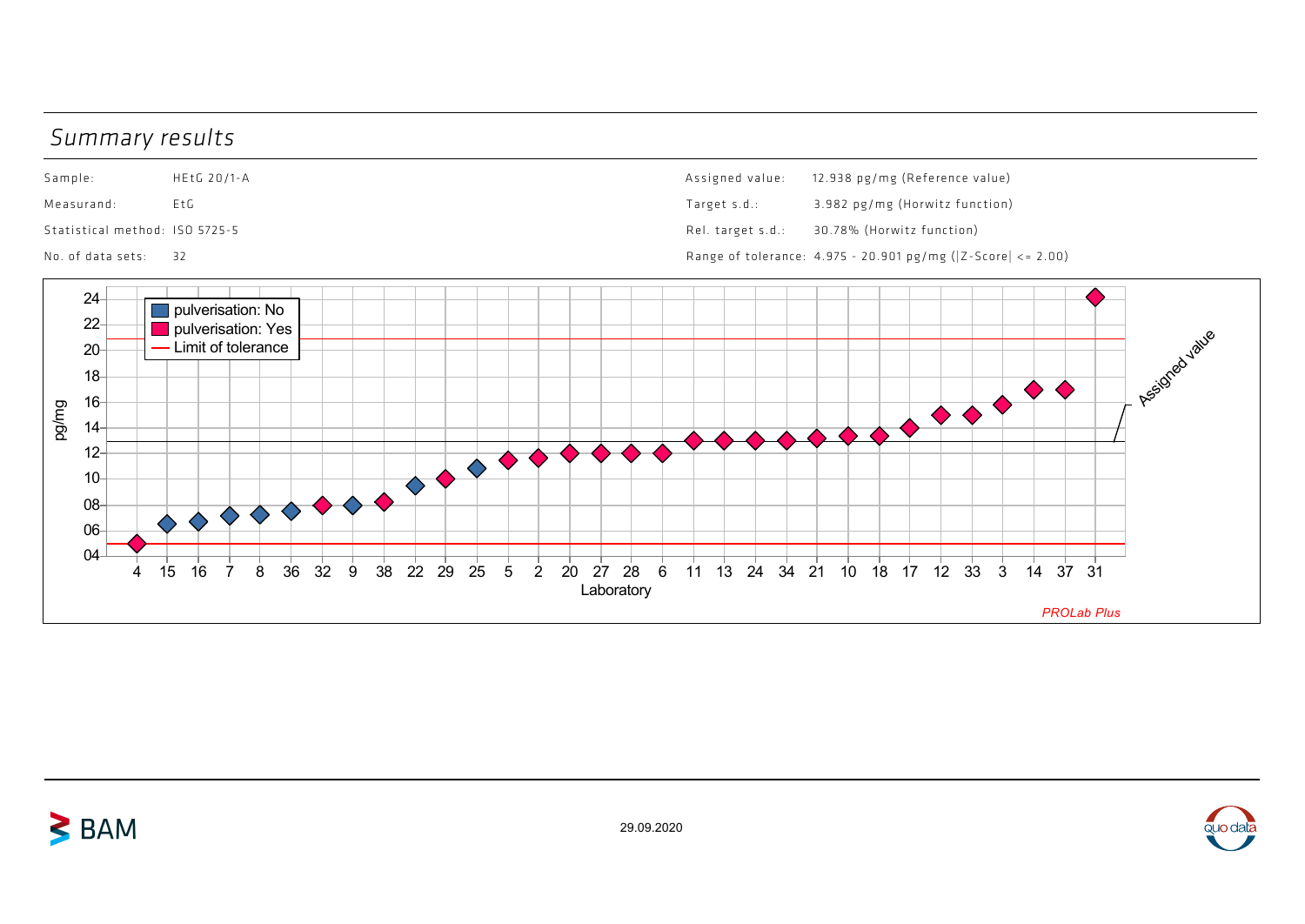## Summary results



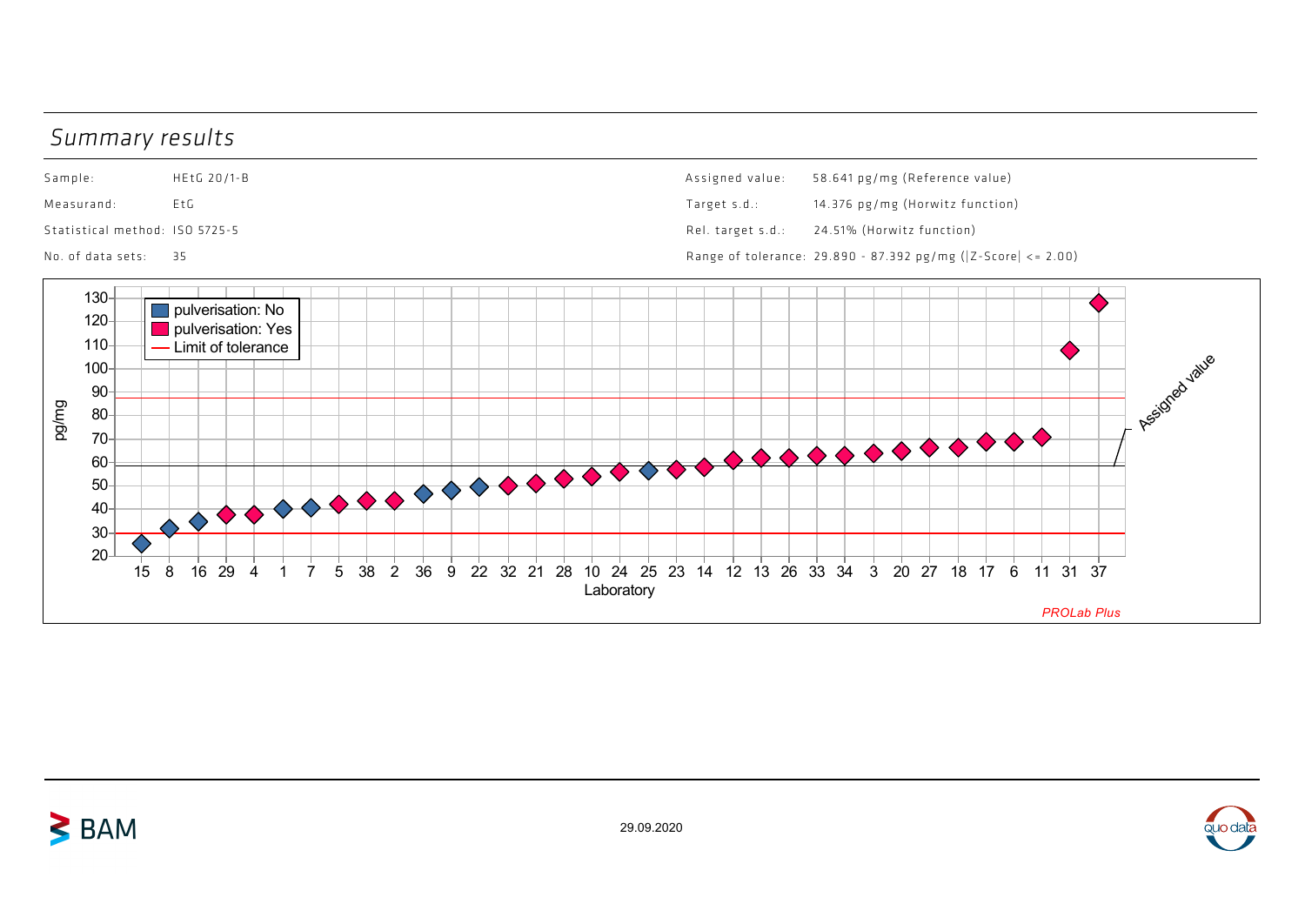## Summary results

 $\geq$  BAM

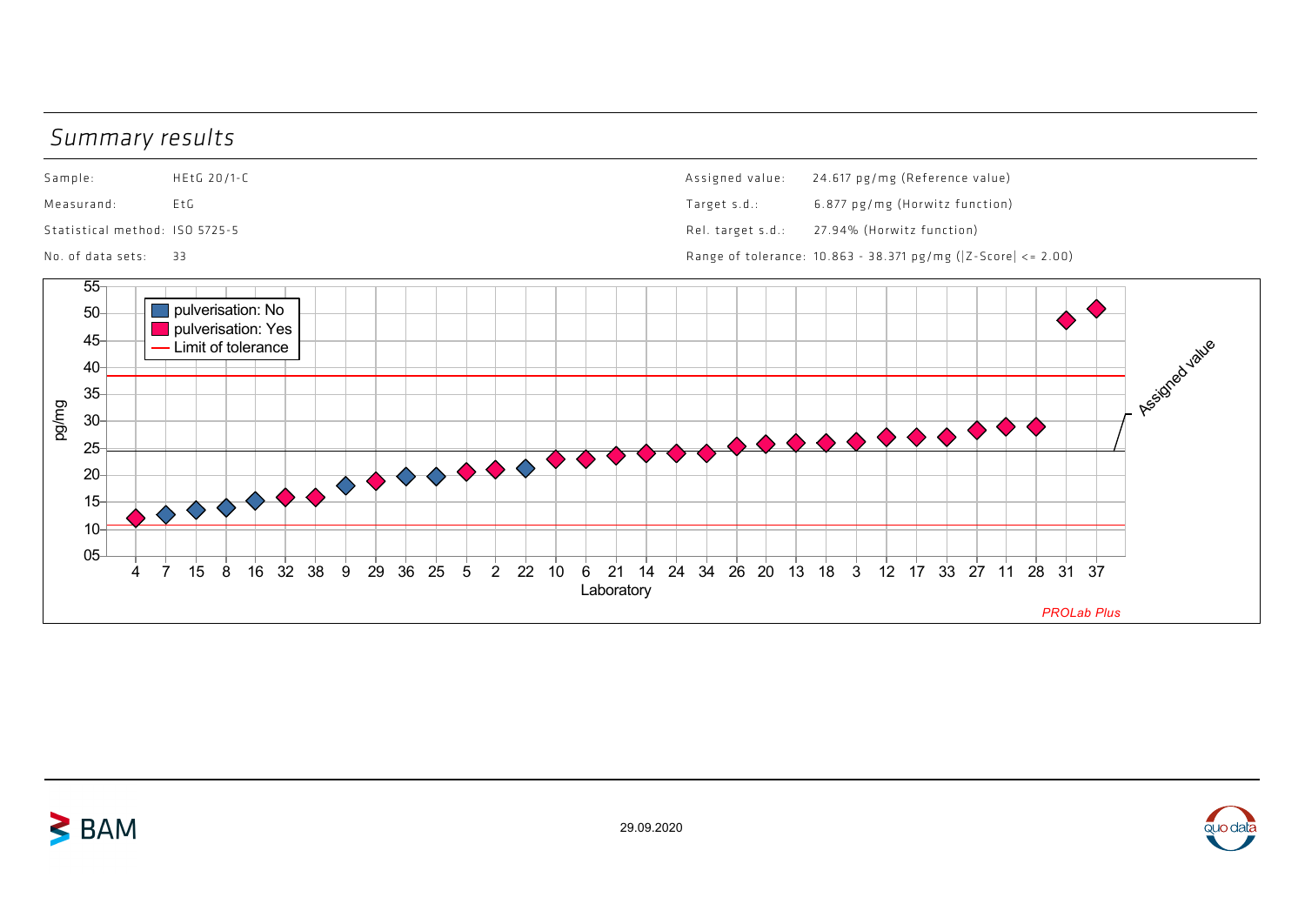| Laboratory              | HETG201A Z score |         | HETG201B Z score    |  |
|-------------------------|------------------|---------|---------------------|--|
| Unit                    | pg/mg            |         | pg/mg               |  |
| $\mathbf{1}$            |                  |         | 40.000<br>$-1.30$   |  |
| $\overline{2}$          | 11.700           | $-0.31$ | 43.700<br>$-1.04$   |  |
| $\sqrt{3}$              | 15.800           | 0.72    | 0.37<br>63.900      |  |
| $\overline{\mathbf{4}}$ | 5.000            | $-1.99$ | 38.000<br>$-1.44$   |  |
| $\sqrt{5}$              | 11.500           | $-0.36$ | 42.000<br>$-1.16$   |  |
| 6                       | 12.000           | $-0.24$ | 0.72<br>69.000      |  |
| $\boldsymbol{7}$        | 7.180            | $-1.45$ | $-1.23$<br>40.910   |  |
| 8                       | 7.200            | $-1.44$ | 32.000<br>$-1.85$   |  |
| $\boldsymbol{9}$        | 8.000            | $-1.24$ | $-0.74$<br>48.000   |  |
| 10                      | 13.400           | 0.12    | 54.100<br>$-0.32$   |  |
| 11                      | 13.000           | 0.02    | 0.86<br>71.000      |  |
| 12                      | 15.000           | 0.52    | 0.16<br>61.000      |  |
| 13                      | 13.000           | 0.02    | 62.000<br>0.23      |  |
| 14                      | 17.000           | 1.02    | 58.000<br>$-0.04$   |  |
| 15                      | 6.500            | $-1.62$ | $-2.30 E$<br>25.600 |  |
| 16                      | 6.660            | $-1.58$ | 34.800<br>$-1.66$   |  |
| 17                      | 14.000           | 0.27    | 0.72<br>69.000      |  |
| 18                      | 13.400           | 0.12    | 0.55<br>66.600      |  |
| 20                      | 12.000           | $-0.24$ | 0.43<br>64.800      |  |
| 21                      | 13.200           | 0.07    | $-0.52$<br>51.200   |  |
| 22                      | 9.500            | $-0.86$ | $-0.64$<br>49.400   |  |
| 23                      |                  |         | 57.000<br>$-0.11$   |  |
| 24                      | 13.000           | 0.02    | 56.000<br>$-0.18$   |  |
| 25                      | 10.810           | $-0.53$ | $-0.15$<br>56.430   |  |
| 26                      |                  |         | 0.24<br>62.100      |  |
| 27                      | 12.000           | $-0.24$ | 66.200<br>0.53      |  |
| 28                      | 12.000           | $-0.24$ | 53.000<br>$-0.39$   |  |
| 29                      | 10.000           | $-0.74$ | 38.000<br>$-1.44$   |  |
| 31                      | 24.200           | 2.83 E  | 3.44 E<br>108.100   |  |
| 32                      | 8.000            | $-1.24$ | 50.000<br>$-0.60$   |  |
| 33                      | 15.000           | 0.52    | 0.30<br>63.000      |  |
| 34                      | 13.000           | 0.02    | 0.30<br>63.000      |  |
| 36                      | 7.500            | $-1.37$ | 46.500<br>$-0.84$   |  |
| 37                      | 17.000           | 1.02    | 4.82 E<br>128.000   |  |
| 38                      | 8.200            | $-1.19$ | 43.500<br>$-1.05$   |  |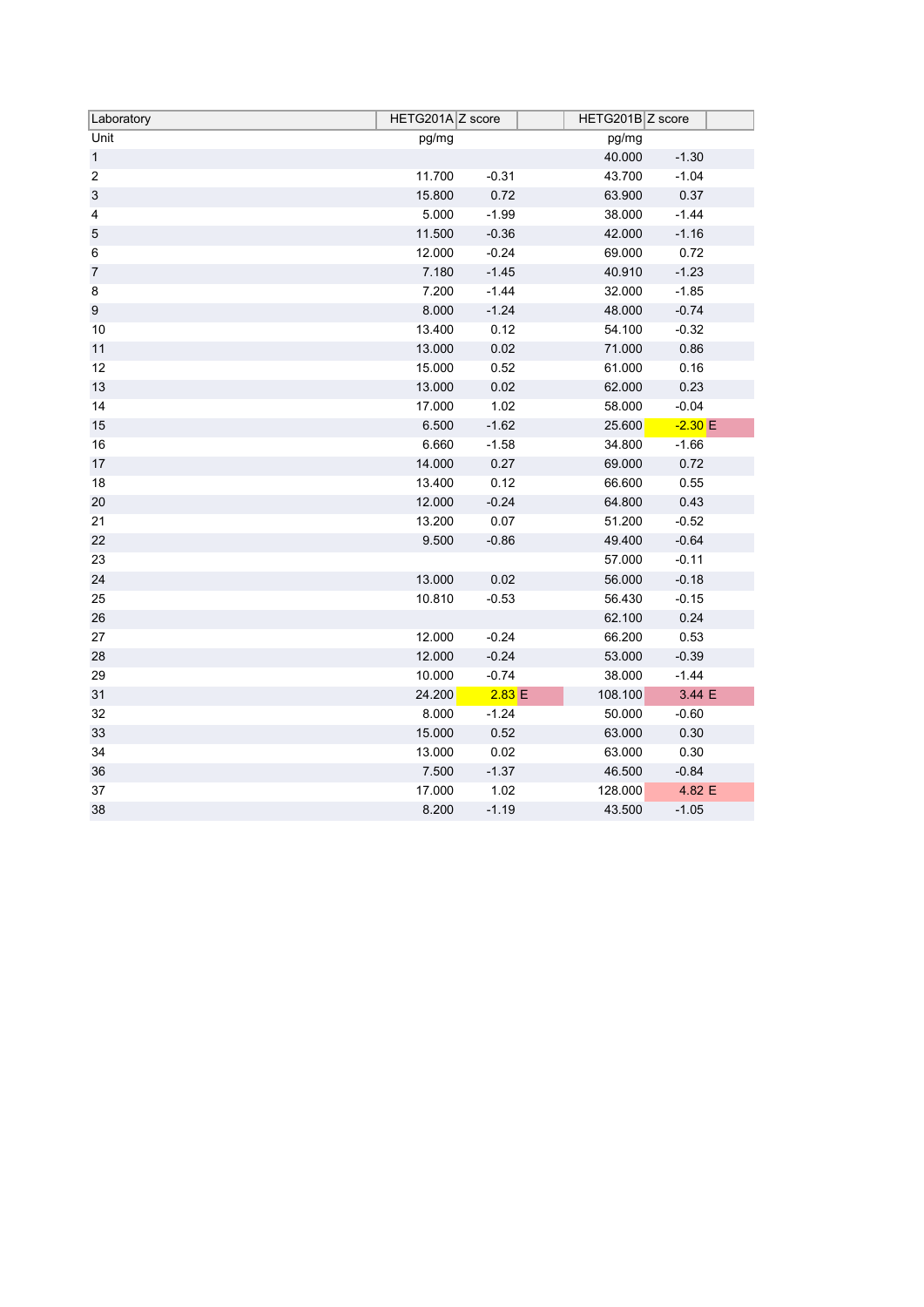| HETG201C Z score |         |  |
|------------------|---------|--|
| pg/mg            |         |  |
|                  |         |  |
| 21.000           | $-0.53$ |  |
| 26.200           | 0.23    |  |
| 12.000           | $-1.83$ |  |
| 20.600           | $-0.58$ |  |
| 23.000           | $-0.24$ |  |
| 12.790           | $-1.72$ |  |
| 14.000           | $-1.54$ |  |
| 18.000           | $-0.96$ |  |
| 23.000           | $-0.24$ |  |
| 29.000           | 0.64    |  |
| 27.000           | 0.35    |  |
| 26.000           | 0.20    |  |
| 24.000           | $-0.09$ |  |
| 13.600           | $-1.60$ |  |
| 15.400           | $-1.34$ |  |
| 27.000           | 0.35    |  |
| 26.100           | 0.22    |  |
| 25.800           | 0.17    |  |
| 23.600           | $-0.15$ |  |
| 21.300           | $-0.48$ |  |
|                  |         |  |
| 24.000           | $-0.09$ |  |
| 19.890           | $-0.69$ |  |
| 25.300           | 0.10    |  |
| 28.400           | 0.55    |  |
| 29.000           | 0.64    |  |
| 19.000           | $-0.82$ |  |
| 48.700           | 3.50 E  |  |
| 16.000           | $-1.25$ |  |
| 27.000           | 0.35    |  |
| 24.000           | $-0.09$ |  |
| 19.800           | $-0.70$ |  |
| 51.000           | 3.84 E  |  |
| 16.000           | $-1.25$ |  |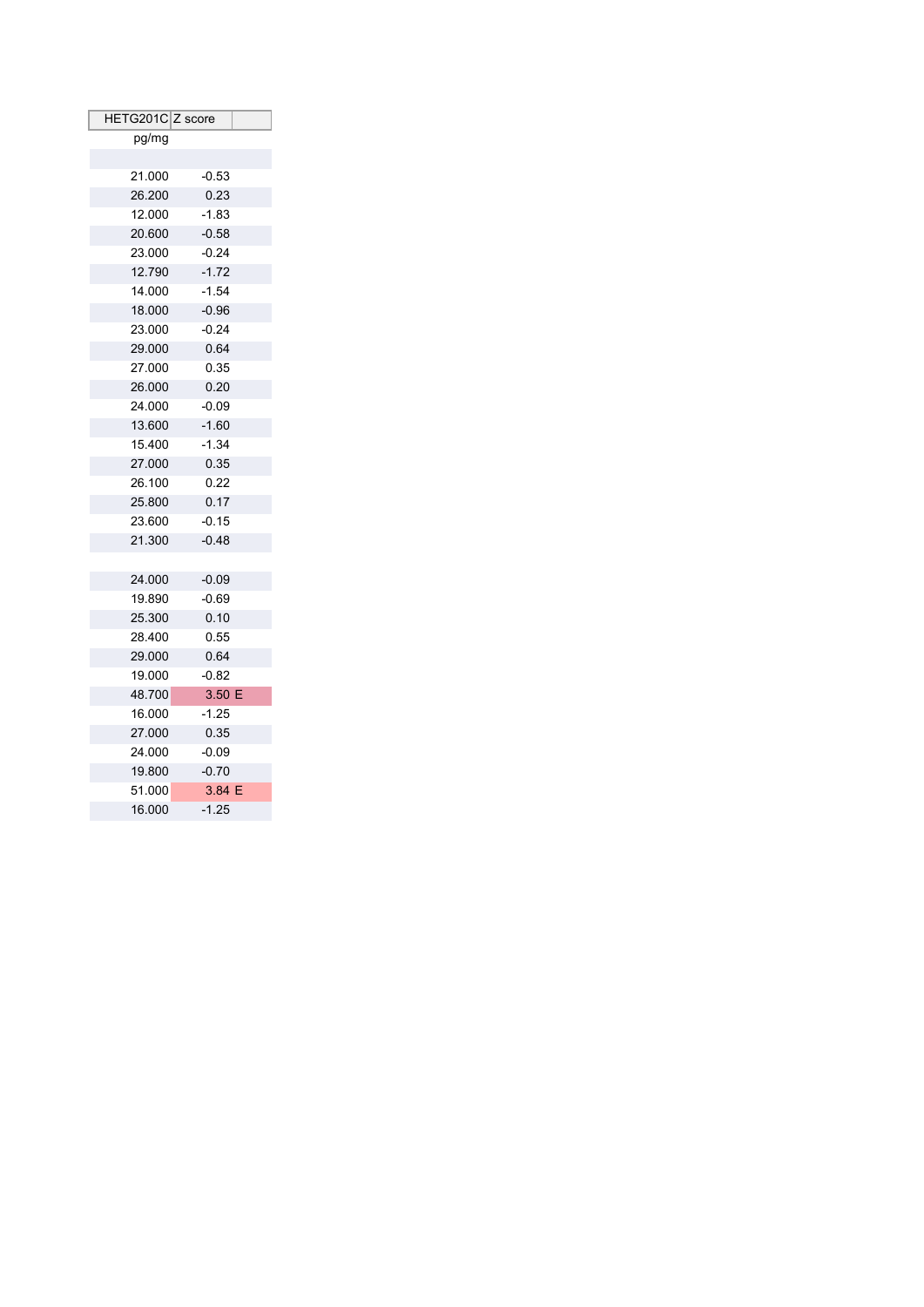|                          | Measurand                                        | Sample   | Class of methods   | Mean   |  |
|--------------------------|--------------------------------------------------|----------|--------------------|--------|--|
| $\overline{\phantom{a}}$ | Sample-measurand combination: HEtG 20/1-A - EtG  |          |                    |        |  |
|                          | <b>ETG</b>                                       | HETG201A | pulverisation: Yes | 12.938 |  |
|                          | <b>ETG</b>                                       | HETG201A | pulverisation: No  | 7.819  |  |
|                          |                                                  |          |                    |        |  |
|                          | Sample-measurand combination: HEtG 20/1-B - EtG  |          |                    |        |  |
|                          | <b>ETG</b>                                       | HETG201B | pulverisation: Yes | 58.641 |  |
|                          | <b>ETG</b>                                       | HETG201B | pulverisation: No  | 41.516 |  |
|                          |                                                  |          |                    |        |  |
|                          | Sample-measurand combination : HEtG 20/1-C - EtG |          |                    |        |  |
|                          | <b>ETG</b>                                       | HETG201C | pulverisation: Yes | 24.617 |  |
|                          | <b>ETG</b>                                       | HETG201C | pulverisation: No  | 16.848 |  |